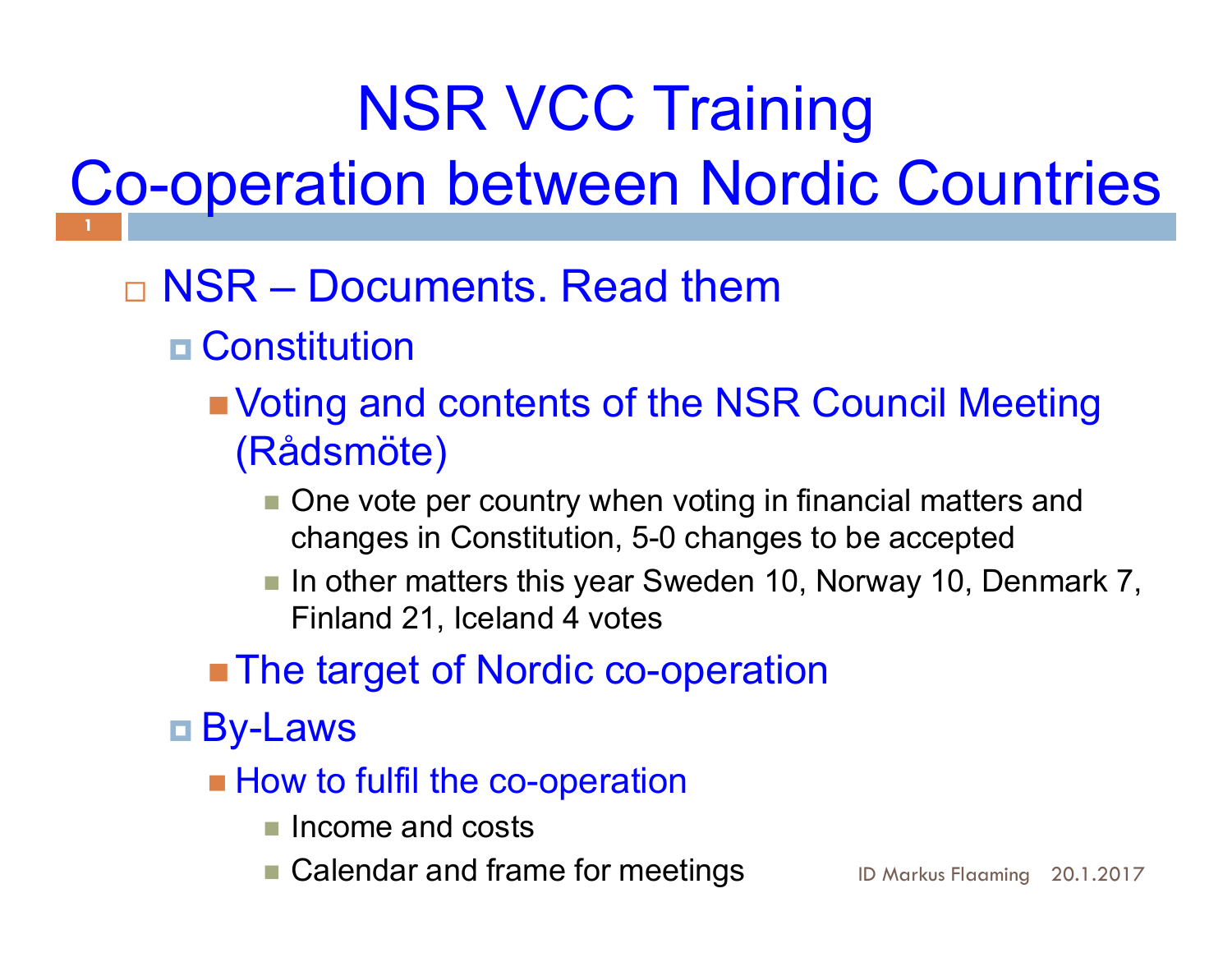#### Co-operation between Nordic Countries  $2 \left| \begin{array}{ccc} 2 & 2 \end{array} \right|$

- □ Chairperson and Secretary at CC Board Meetings
	- Chairperson of CC Board is VCC Mats Granath next period
	- Secretary at CC Board Meeting in December 2017 in Copenhagen and in CC Board Meeting 2018 in Sweden is NSR-OC Chairperson PCC Jan Lofjärd because NSR is organized in Norrtälje in January 2018
- □ CC Board Meetings
	- At Convention in June in Chicago, NSR Coordinator PCC Christian Johansen will organize the meeting room on June 29, 2017
	- Europa Forum in Montreux on September 27-30, 2017. Is CC Board Meeting on Thursday, September 28?
	- CC Board Meeting is on December 9, 2017 in Copenhagen
	- NSR Meeting in Norrtälje on January 19-20, 2018. CC Board Meeting is on January 19, 2018, in the morning 20.1.2017 ID Markus Flaaming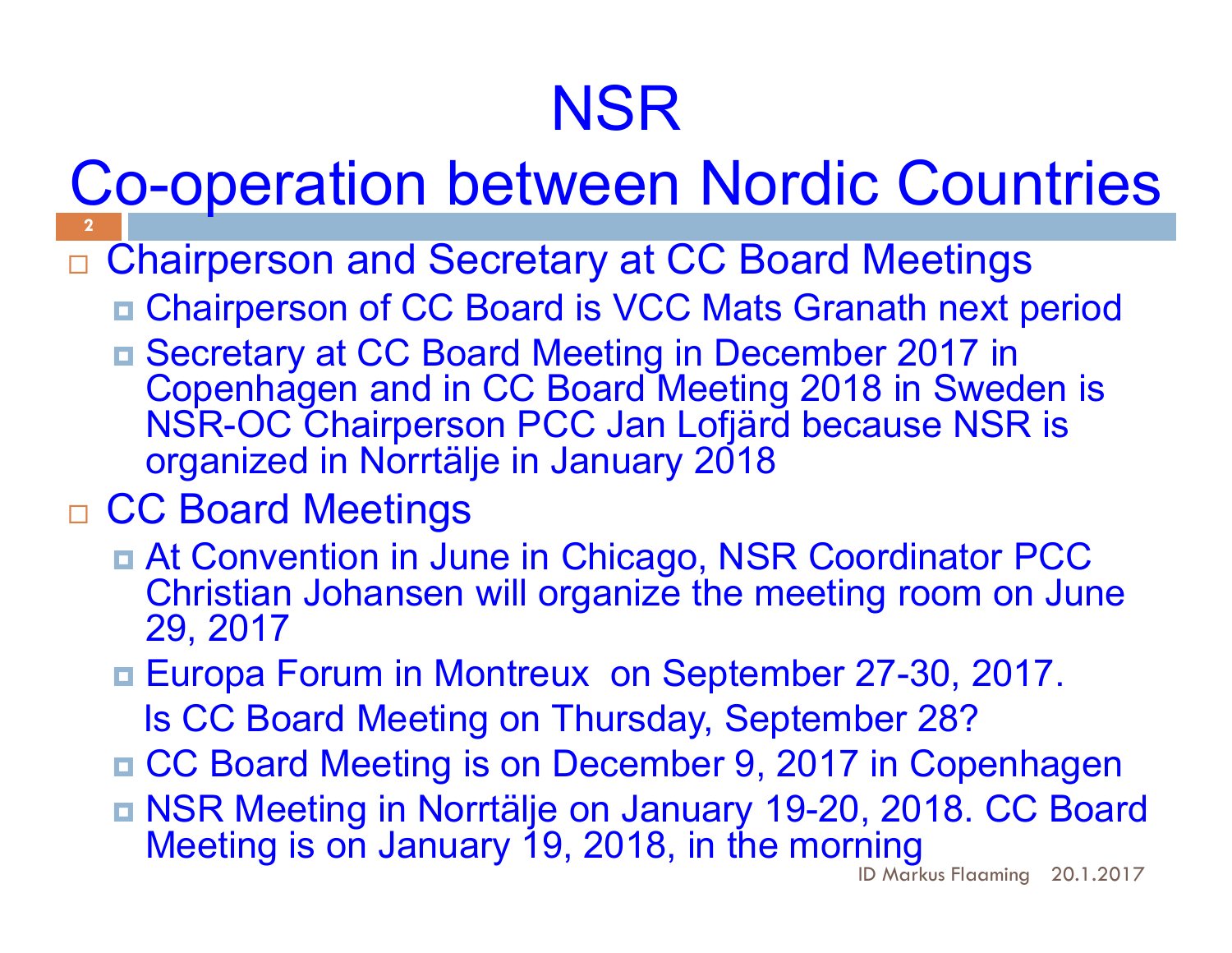#### Co-operation between Nordic Countries 3 and 200

### □ CC Board Meeting

- Decisive organ for NSR Council Meeting (Rådsmöte)
- Uses NSR-OC as a helping tool to test new ideas or to prepare some topics for CC Board Meetings
- Makes decisions in financial questions
- Makes proposals for the NSR Council Meeting
- CCs must lead their MDs as leaders, not as DG or expertise person
- CCs must know each other well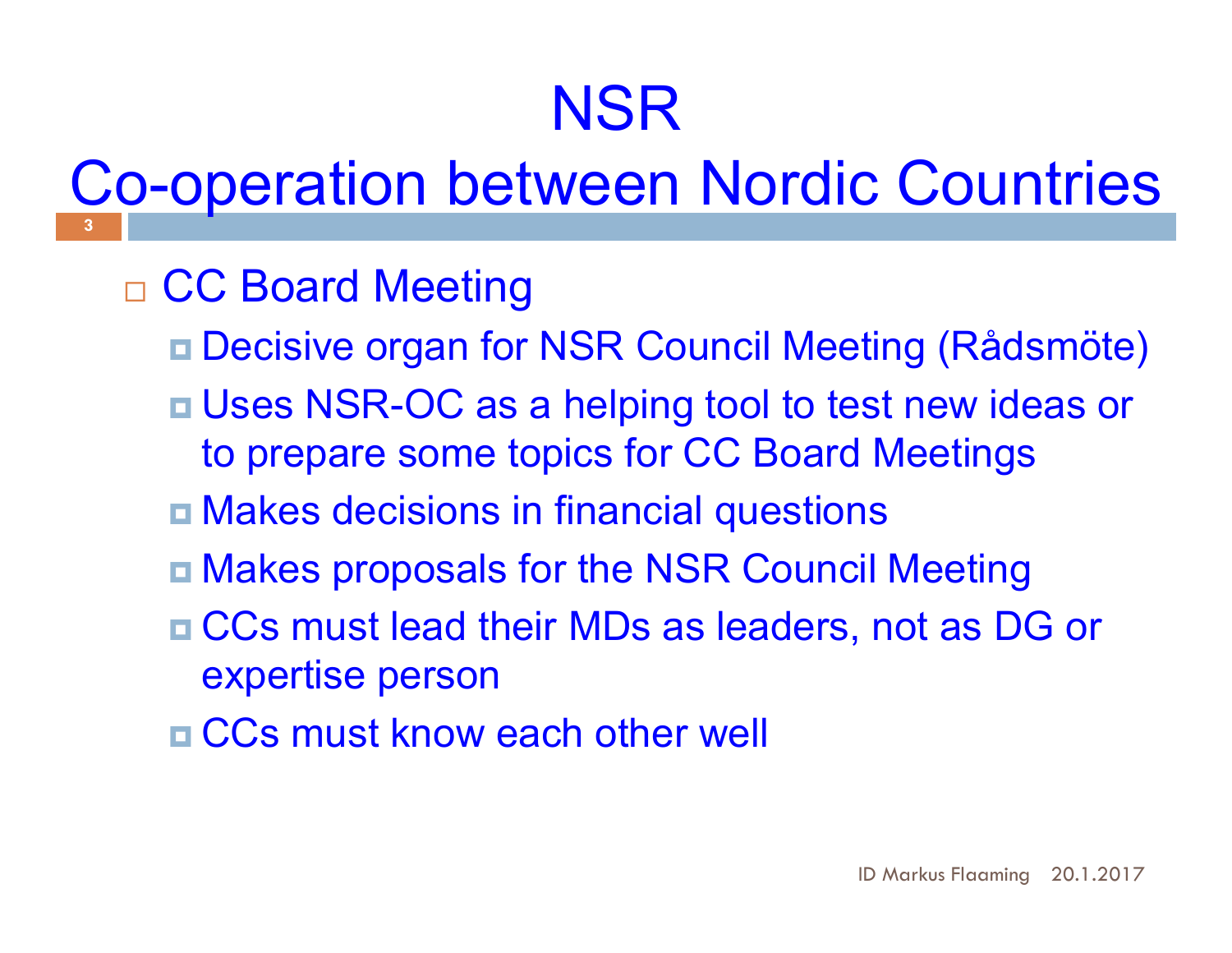#### Co-operation between Nordic Countries 4

### NSR–OC (former AU Group)

- Helping tool for CCs
- 5 PCCs from every Nordic country experience and knowledge about NSR co-operation
- Holds its only face-to-face meeting during the NSR **Meeting** 
	- **Telephone or Skype meetings between the NSR Meetings**
- PCC Jan Lofjärd is Chairperson of the NSR Council Meeting in Norrtälje in 2018
- **□ CCs give tasks to NSR-OC to evaluate them. NSR-**OC gives the results to CC Board for decisions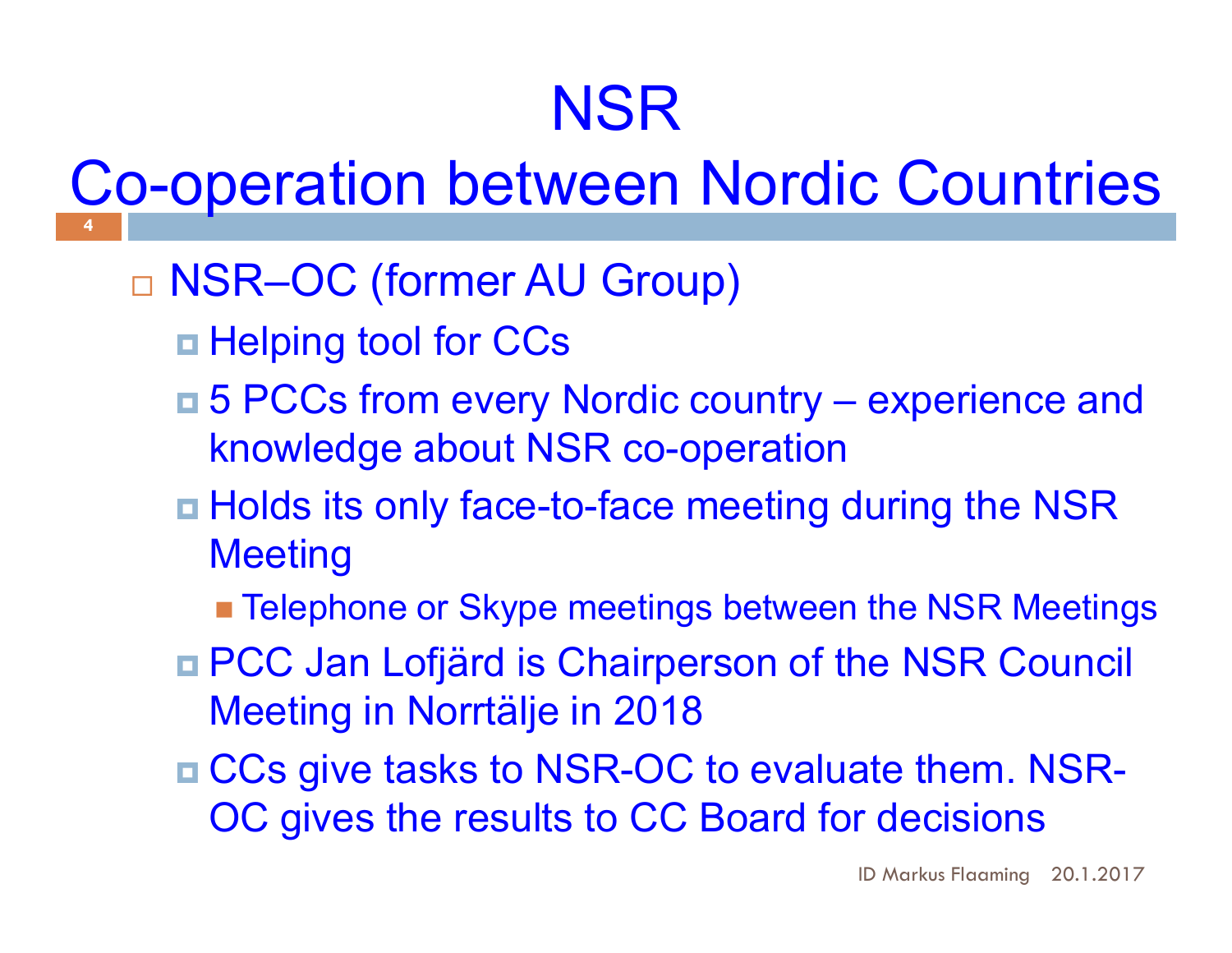#### Co-operation between Nordic Countries 5 | 100 | 100 | 100 | 100 | 100 | 100 | 100 | 100 | 100 | 100 | 100 | 100 | 100 | 100 | 100 | 100 | 100 | 100

- □ What is going on in the year of VCC office?
	- Every VCC must lead their MD, know the documents of the MD and the documents of NSR
	- Incoming Chairperson VCC Mats Granath with help of Jan Lofjärd will plan the agenda for CC Board Meeting in Chicago, other VCCs will help with the planning. Agenda should be sent out before June 10 as invitation to participants (CC, 1.VIP-e, ID, ID-e, PIDs, GS)
	- VCCs make the plan for next period in their own country to familiarize The Council of Governors in NSR cooperation as MD leader. The same also in action plan
	- Plan to fulfil the ideas that had been decided in Reykjavik during the seminars, main theme discussions and NSR Council Meeting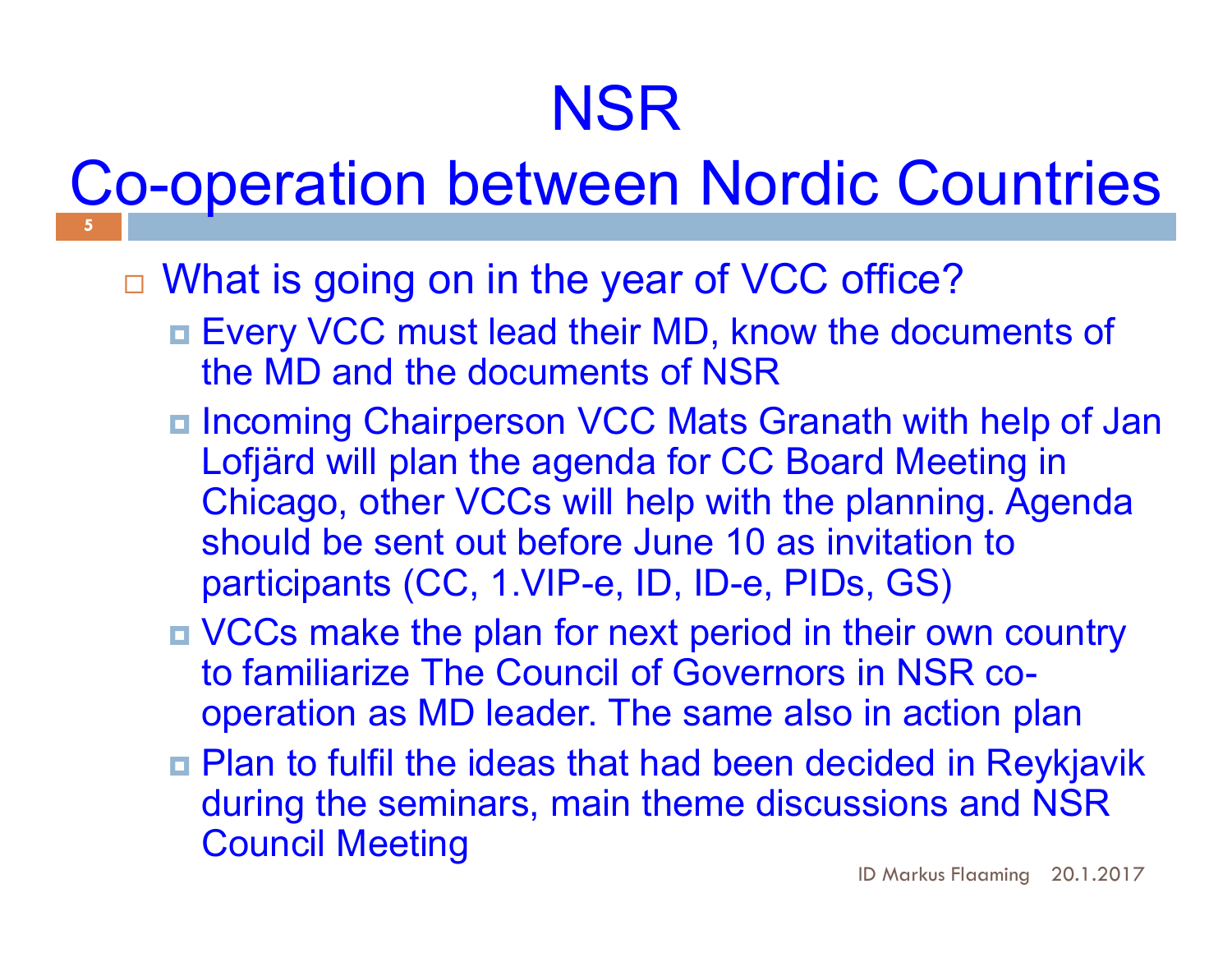#### Co-operation between Nordic Countries 6

- □ What is going on in the year of VCC office?
	- VCC, as incoming CC, is responsible for his/her country's program in Get-together in Chicago
	- CCs, ID, PIDs, GSs will take part of the CC Board Meeting in Chicago; Chairperson is incoming CC Mats Granath
	- VCC is responsible of inviting the DG-elects and other participants to take part of International Caucus in Chicago
	- VCC is responsible of distributing the Invitation Cards to Scandinavian Hospitality Room (SHR), widely and properly
	- VCC is responsible of work to be done by DG-elects in Scandinavian Hospitality Room (SHR) on July 2, 2017
	- Incoming CCs with spouses will greet the guests in SHR, dress is parade dress or national dress. PCC Christian Johannesen will inform CCs about turns (30 min) ID Markus Flaaming 20.1.2017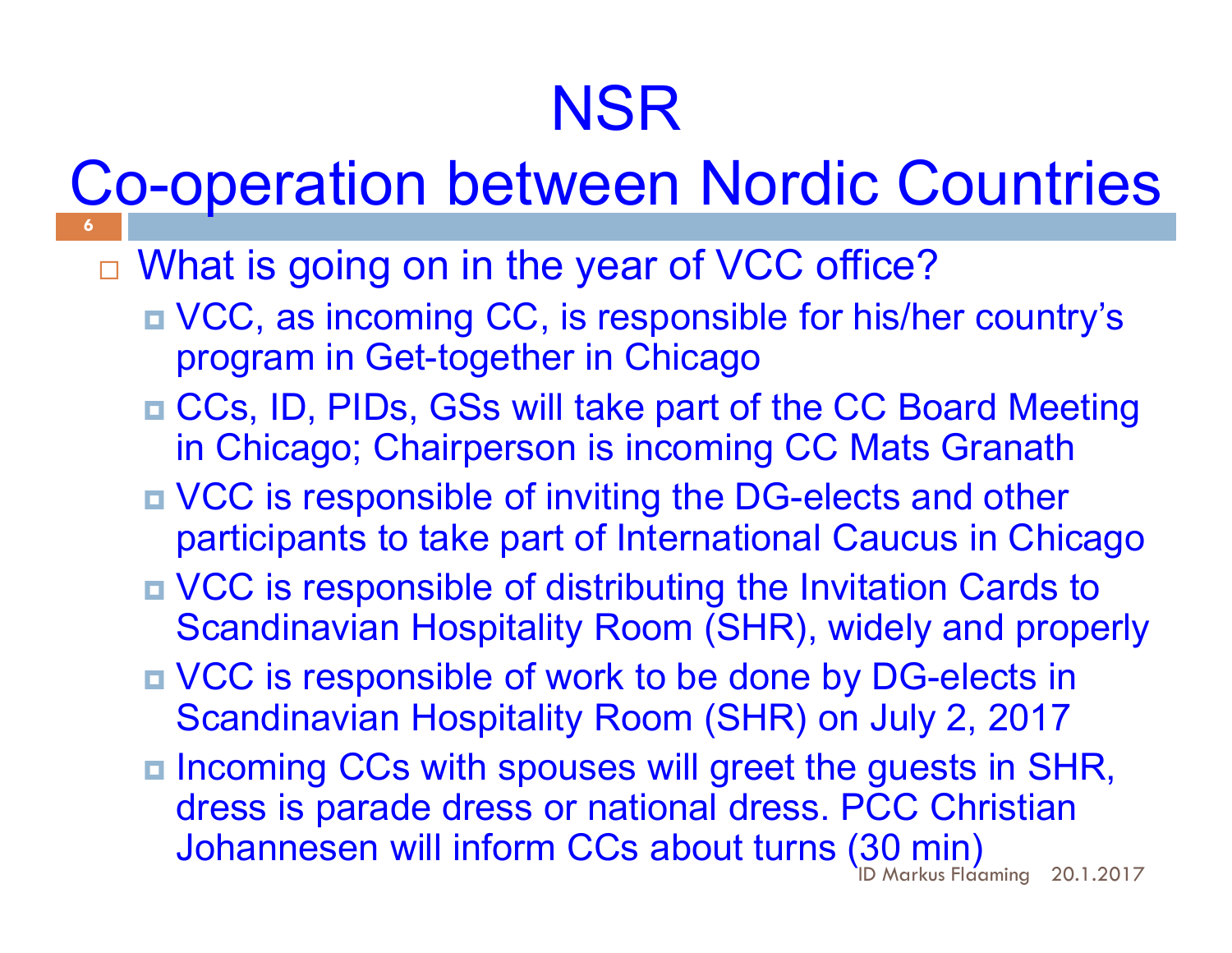#### Co-operation between Nordic Countries 7 | 1990 | 1990 | 1990 | 1990 | 1990 | 1990 | 1990 | 1990 | 1990 | 1990 | 1990 | 1990 | 1990 | 1990

- □ What are the main items on the agenda at each meeting?
	- CC Board Meeting during the Convention in Chicago
		- **Decision of language at the next NSR Council Meeting in** Sweden (Rådsmöte)
		- **Ninutes from the CC Board Meeting in Reykjavik**
		- **Account and budget review, preliminary**
		- **Information about co-operation during Convention in Chicago**
		- **Information about Europa Forum in Montreux**
		- **Information about the International Board Meeting (ID)**
		- **Appointment of Centennial MD Coordinators and** Centennial District Coordinators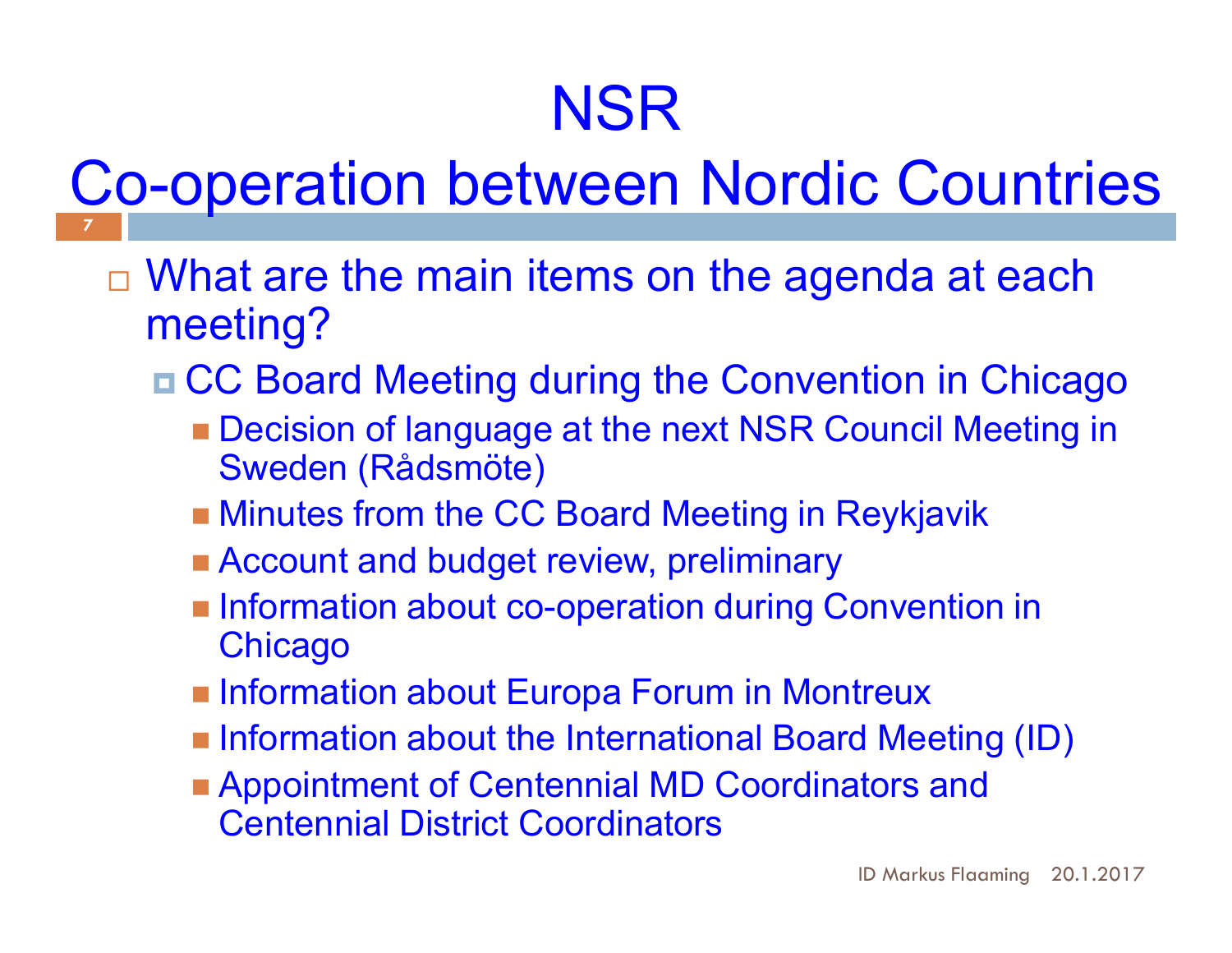#### Co-operation between Nordic Countries 8 | 1990 | 1990 | 1990 | 1990 | 1990 | 1990 | 1990 | 1990 | 1990 | 1990 | 1990 | 1990 | 1990 | 1990

- □ What are the main items on the agenda at each meeting?
	- CC Board Meeting during the Convention in Chicago (cont.)
		- **Information about the timetables of National Conventions in** Nordic countries 2017

| $\blacksquare$ MD 101 | <b>Stockholm</b>  | May 19-21          |
|-----------------------|-------------------|--------------------|
| $\blacksquare$ MD 104 | <b>Sundvollen</b> | May 26-28          |
| <b>MD 106</b>         | Copenhagen        | <b>June 9-11</b>   |
| $\blacksquare$ MD 107 | Joensuu           | <b>June 9-11</b>   |
| $\blacksquare$ MD 109 | <b>Reykjavik</b>  | <b>April 21-22</b> |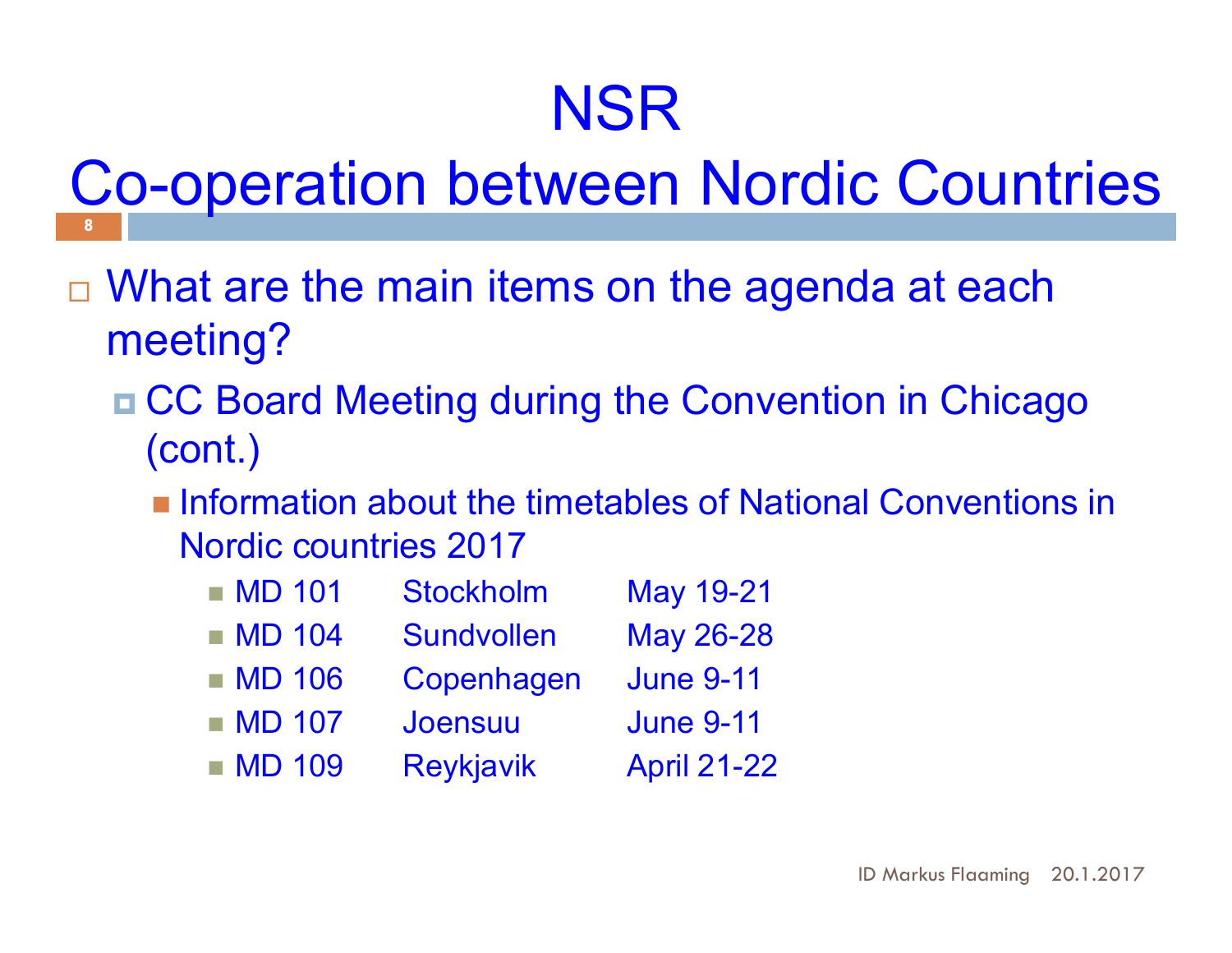#### Co-operation between Nordic Countries 9 | Personal Property of the **1980**

- □ What are the main items on the agenda at each meeting?
	- Europa Forum in Montreux, September 28-30, 2017
		- **Account survey and budget survey for next period**
		- **Ninutes of the CC Meeting in Chicago**
		- The proposals from NSR OC for new Constitution
		- **Information for co-operation at Europa Forum**
		- **Timetable and seminars in next NSR Meeting in January**
		- **Information from the International Board Meetings (ID)**
		- **Information from the timetables of National Conventions**
		- Agenda and place for CC Board Meeting in December
		- **Possible new project during coming years**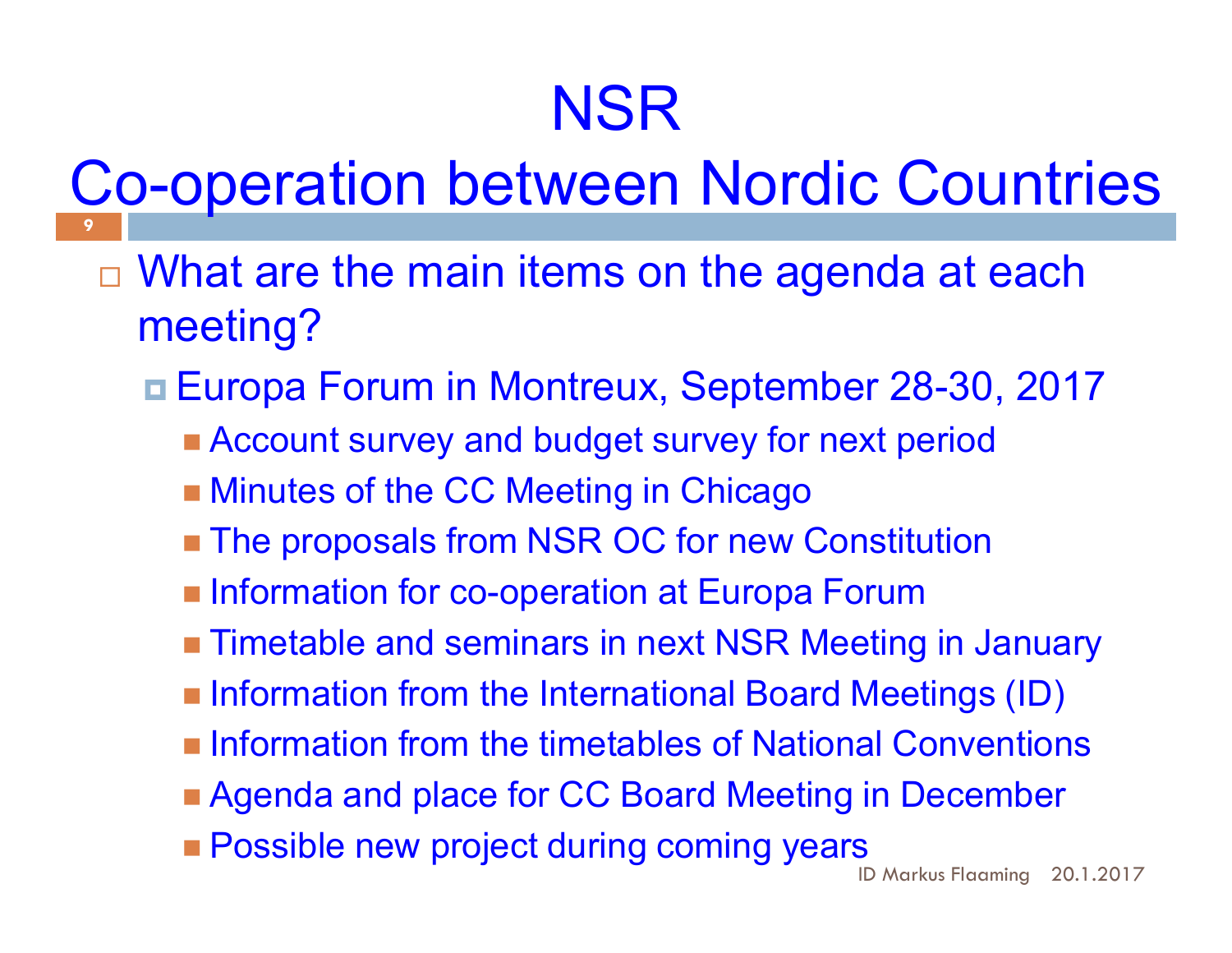#### Co-operation between Nordic countries 10 and 10 and 10 and 10 and 10 and 10 and 10 and 10 and 10 and 10 and 10 and 10 and 10 and 10 and 10 and 10 an

- □ What are the main items on the agenda at each meeting?
	- CC Board Meeting in Copenhagen, December 9, 2017
		- **Ninutes from the CC Board Meeting in Montreux**
		- **Example 2 Report Survey from Convention in Chicago and budget survey** for next period
		- The decision of the next NSR project as a proposal for NSR<br>Council Meeting (Rådsmöte)
		- **The proposals for new Constitution and By-Laws**
		- **Dick The External Other proposals for NSR Council Meeting in Norrtälje**
		- **The situation of on-going NSR projects**
		- New ideas for coming years, projects or working changes
		- **Information from the International Board Meetings (ID)**
		- **Information of timetables and towns of National Conventions**
		- Timetable and seminars in next NSR Meeting in Norrtälje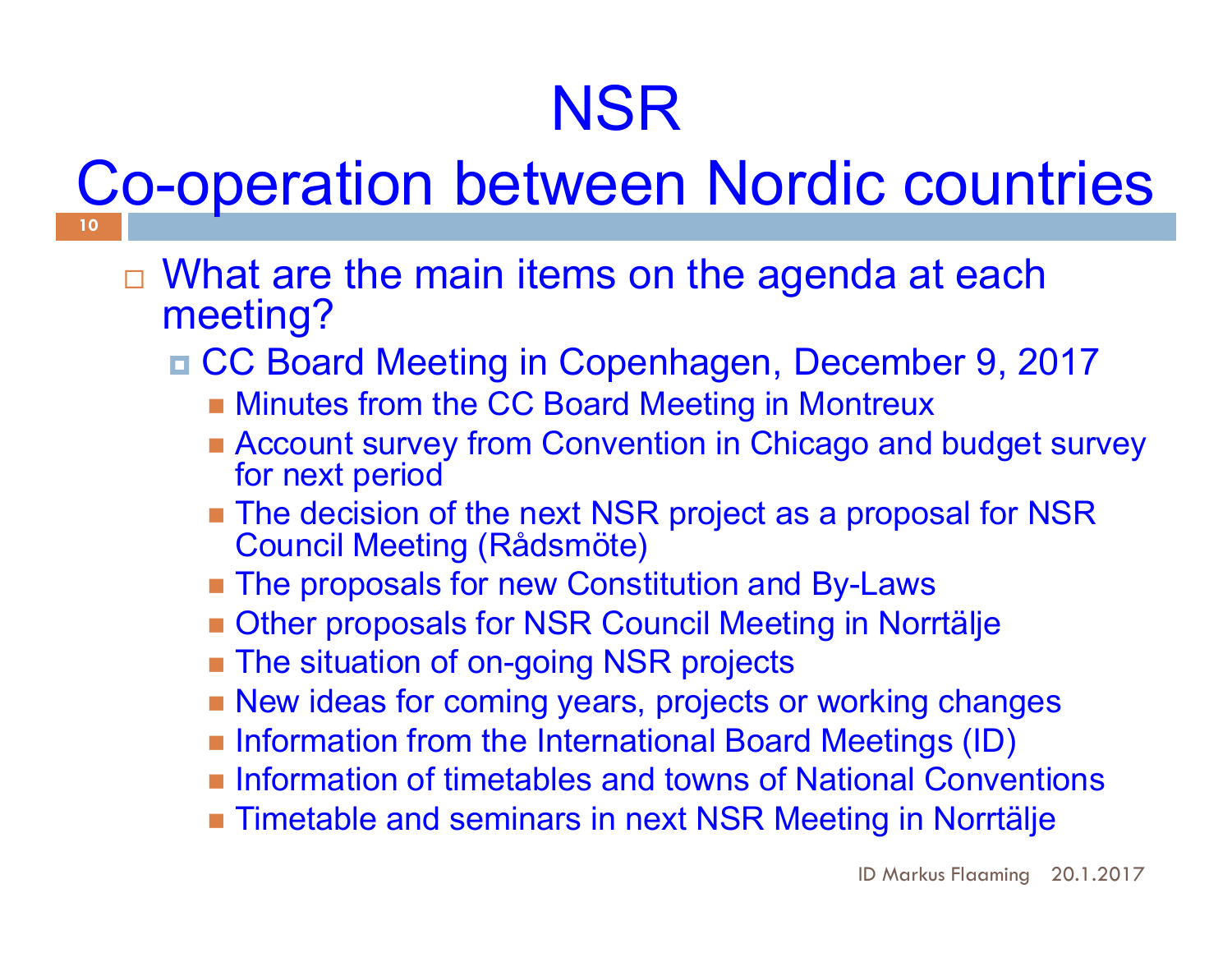#### Co-operation between Nordic Countries 11

- □ What are the main items on the agenda at each meeting?
	- CC Board Meeting on January 19, 2018 in Norrtälje
		- **Example 2 Account and budget review for incoming period**
		- **Ninutes from the CC Board Meeting in Copenhagen**
		- **Information of NSR Council Meeting and decisions of CC** Board Meeting to the NSR Council Meeting
		- **Information, timetable and seminars during the coming** NSR Meetings in 2018 (MD 101) and 2019 (MD 104)
		- **Information from the International Board Meetings (ID)**
		- **Preliminary program in the Convention in Las Vegas 2018** for Nordic countries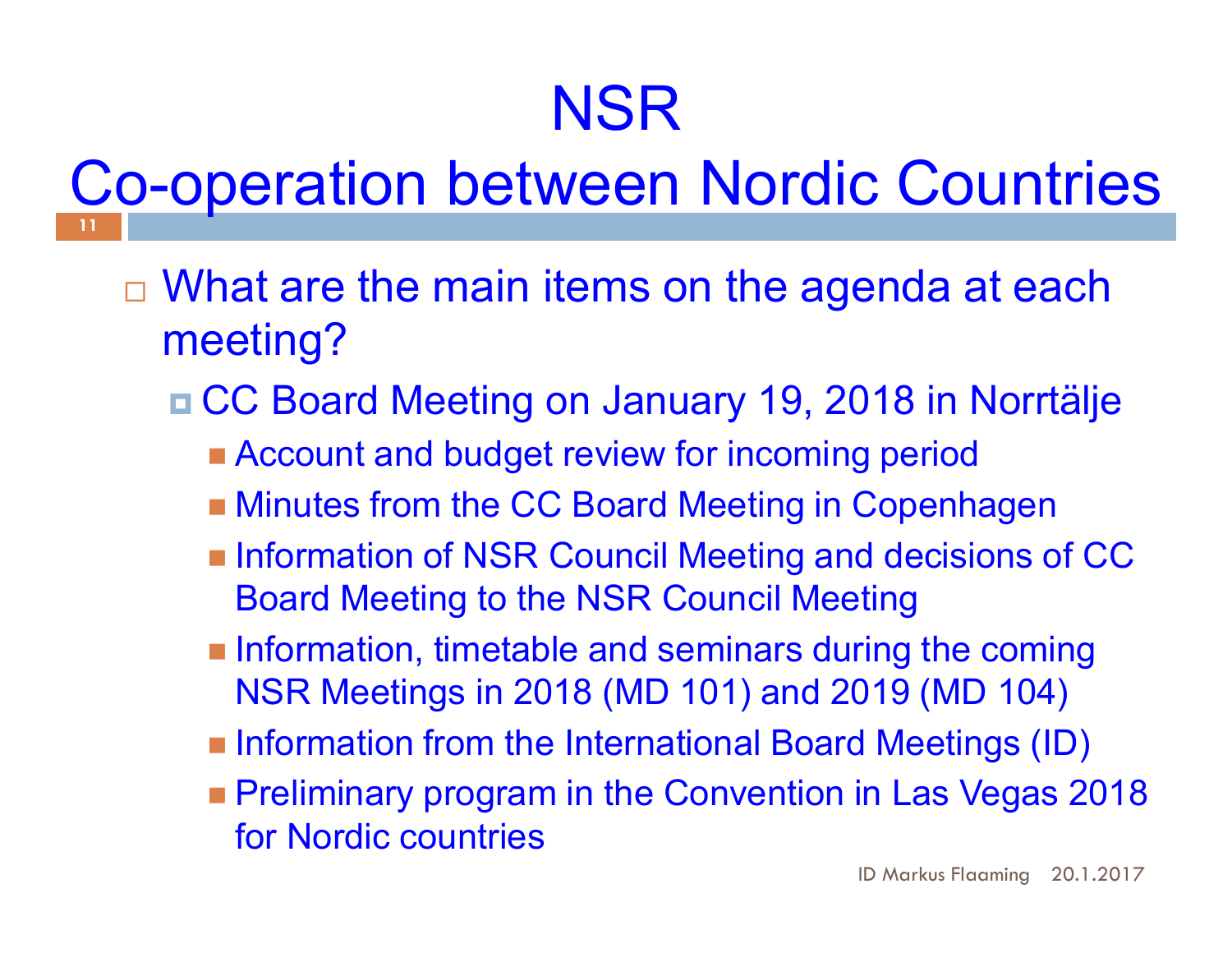#### Co-operation between Nordic Countries 12 and the second state of  $\sim$

- $\Box$  How to budget the economic consequences?
	- The NSR documents tell the income and costs
	- The income comes from Nordic countries as administration fees and activity fees for NSR projects
	- The administration fees cover meeting rooms and service, not hotel and food, in Convention, Europa Forum, CC December meeting and the NSR Meeting
	- The administration fees cover travel and living costs of NSR-OC Chairperson to CC December meeting
	- The administration fees cover travel and living costs of NSR-OC persons in NSR Meeting in Norrtälje
	- Other costs are paid by the participants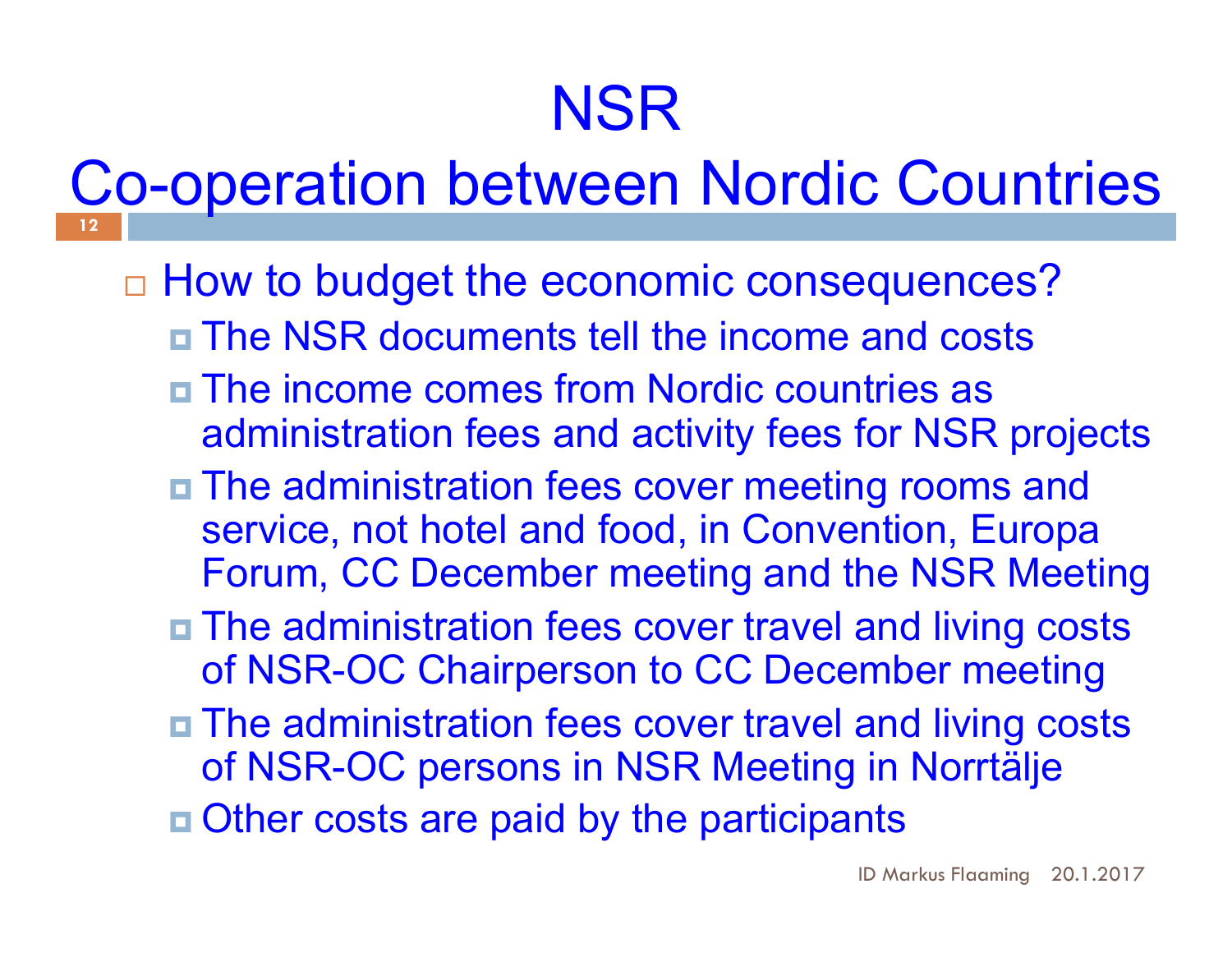#### Co-operation between Nordic Countries 13 | **13 | 14 | 14 | 14 | 14 | 14 | 14 | 14 |**

- □ How to budget the economic consequences?
	- Orkester Norden
		- 4500 SEK/player for scholarship when practising
			- **About 65-80 players totally in orchestra**
			- The clubs normally pay the scholarships
			- Orkester Norden needs sponsors who are willing to pay the transport and venue costs
	- Activity cost for two years projects
		- 1,6  $\epsilon$  per member per June 30 every year is paid by every Nordic country. Shares: MD 101/24%, MD 104/23%, MD 106/17%, MD 107/32%, MD 109/4%
		- **The planning begins two years before the project starts** and continues two years after the project is finished Markus Flaaming 20.1.2017